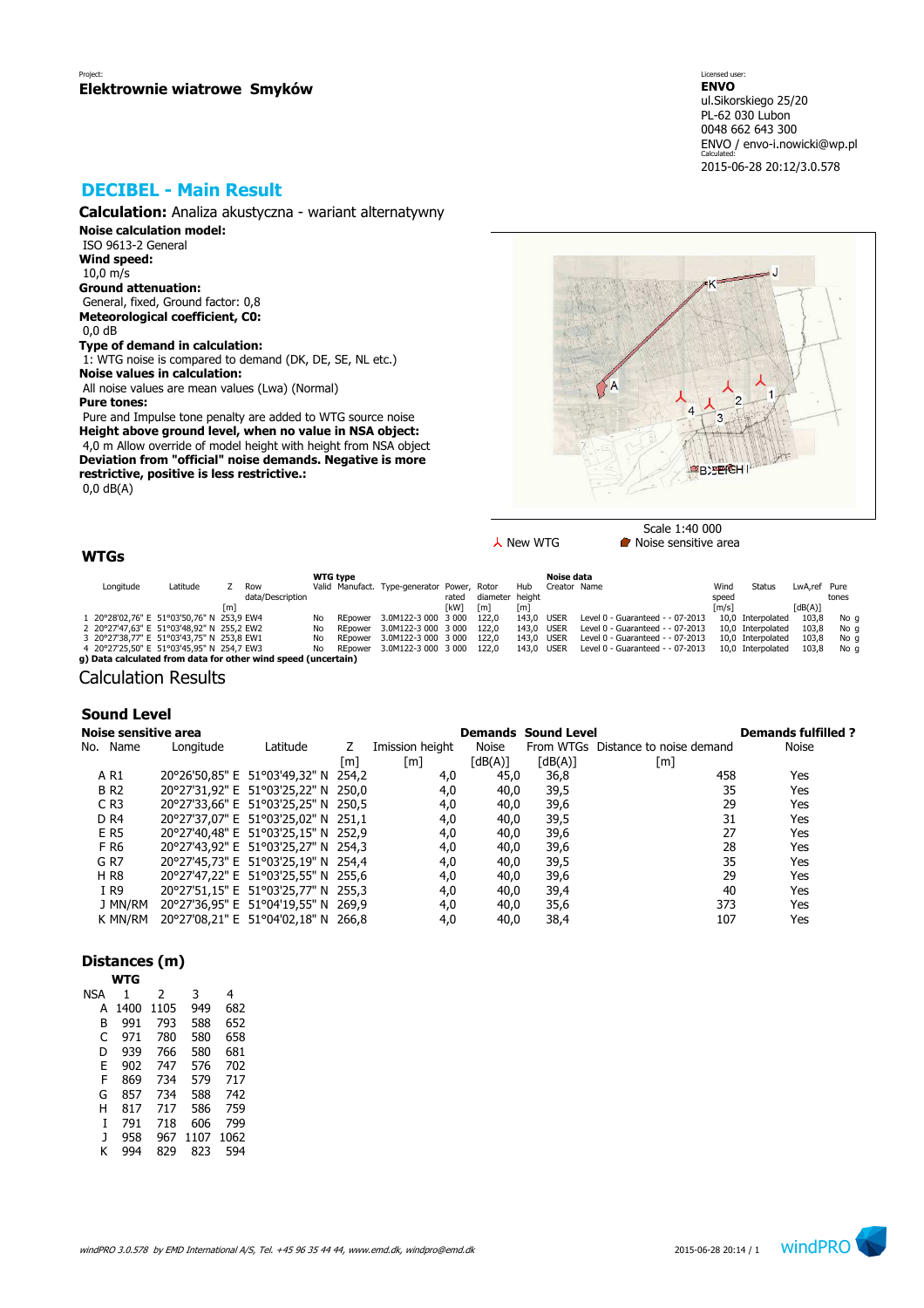# **DECIBEL - Detailed results**

**Calculation:** Analiza akustyczna - wariant alternatywny**Noise calculation model:** ISO 9613-2 General 10,0 m/s Assumptions

Calculated  $L(DW) = LWA$ , ref + K + Dc - (Adiv + Aatm + Agr + Abar + Amisc) - Cmet (when calculated with ground attenuation, then  $Dc = D$ omega)

| LWA,ref: | Sound pressure level at WTG                        |
|----------|----------------------------------------------------|
| К:       | Pure tone                                          |
| Dc:      | Directivity correction                             |
| Adiv:    | the attenuation due to geometrical divergence      |
| Aatm:    | the attenuation due to atmospheric absorption      |
| Agr:     | the attenuation due to ground effect               |
| Abar:    | the attenuation due to a barrier                   |
| Amisc:   | the attenuation due to miscellaneous other effects |
| Cmet:    | Meteorological correction                          |

### Calculation Results

#### **Noise sensitive area: A R1**

| <b>WTG</b> |         |                                                                           | Wind speed: $10,0$ m/s |         |      |                  |                          |      |         |      |                          |         |
|------------|---------|---------------------------------------------------------------------------|------------------------|---------|------|------------------|--------------------------|------|---------|------|--------------------------|---------|
| No.        |         | Distance Sound distance Calculated LwA, ref Dc Adiv Aatm Agr Abar Amisc A |                        |         |      |                  |                          |      |         |      |                          | Cmet    |
|            | [m]     | [m]                                                                       | [dB(A)]                | [dB(A)] | [dB] | [dB]             | 「dB1                     | [dB] | [dB]    | [dB] | [dB]                     | [dB]    |
|            | 1 400   | 1 407                                                                     | 26,19                  |         |      | 103,8 0,00 73,97 | $\overline{\phantom{a}}$ |      | $-0.00$ | 0.00 | $\overline{\phantom{a}}$ | 0.00    |
| 2          | 1 1 0 5 | 1 1 1 4                                                                   | 28,83                  |         |      | 103,8 0,00 71,94 | $\overline{\phantom{a}}$ |      | $-0.00$ | 0.00 |                          | $-0.00$ |
| 3          | 949     | 959                                                                       | 30,49                  |         |      | 103,8 0,00 70,63 | $\overline{\phantom{a}}$ |      | $-0.00$ | 0.00 | $\overline{\phantom{a}}$ | 0.00    |
| 4          | 682     | 697                                                                       | 33,90                  |         |      | 103,8 0,00 67,86 | $\overline{\phantom{a}}$ |      | $-0.00$ | 0.00 | $\overline{\phantom{0}}$ | 0.00    |

Sum 36,77

- Data undefined due to calculation with octave data

#### **Noise sensitive area: B R2**

| WTG |     |                                                                                   | Wind speed: $10.0$ m/s |                         |  |                  |                          |         |      |                          |         |
|-----|-----|-----------------------------------------------------------------------------------|------------------------|-------------------------|--|------------------|--------------------------|---------|------|--------------------------|---------|
|     |     | No. Distance Sound-distance Calculated LwA,ref Dc Adiv Aatm Agr Abar Amisc A Cmet |                        |                         |  |                  |                          |         |      |                          |         |
|     | [m] | [m]                                                                               | [dB(A)]                | $[dB(A)]$ $[dB]$ $[dB]$ |  |                  | $[dB]$ $[dB]$ $[dB]$     |         | [dB] | [dB]                     | [dB]    |
|     | 991 | 1 002                                                                             | 30,01                  |                         |  | 103,8 0,00 71,01 | $\overline{\phantom{a}}$ | $-0.00$ | 0.00 | $\overline{\phantom{0}}$ | 0.00    |
| 2   | 793 | 806                                                                               | 32,35                  |                         |  | 103,8 0,00 69,13 | $\overline{\phantom{a}}$ | $-0.00$ | 0.00 |                          | $-0.00$ |
| 3   | 588 | 605                                                                               | 35,37                  |                         |  | 103,8 0,00 66,63 | $\overline{\phantom{a}}$ | $-0.00$ | 0.00 |                          | $-0.00$ |
| 4   | 652 |                                                                                   | 668 34,34              |                         |  | 103,8 0,00 67,50 | $\overline{\phantom{a}}$ | $-0.00$ | 0.00 | $\overline{\phantom{0}}$ | 0.00    |
|     |     |                                                                                   |                        |                         |  |                  |                          |         |      |                          |         |

Sum 39,49

- Data undefined due to calculation with octave data

# **Noise sensitive area: C R3**

| <b>WTG</b> |     |                                                                          | Wind speed: $10.0$ m/s |         |      |                  |                          |      |         |      |                          |         |
|------------|-----|--------------------------------------------------------------------------|------------------------|---------|------|------------------|--------------------------|------|---------|------|--------------------------|---------|
| No.        |     | Distance Sound distance Calculated LwA,ref Dc Adiv Aatm Agr Abar Amisc A |                        |         |      |                  |                          |      |         |      |                          | Cmet    |
|            | [m] | [m]                                                                      | [dB(A)]                | [dB(A)] | [dB] | [dB]             | [dB]                     | [dB] | [dB]    | [dB] | [dB]                     | [dB]    |
|            | 971 | 981                                                                      | 30,24                  |         |      | 103,8 0,00 70,83 | $\overline{\phantom{0}}$ |      | $-0.00$ | 0.00 | $\overline{\phantom{0}}$ | 0.00    |
| 2          | 780 | 793                                                                      | 32,53                  |         |      | 103,8 0,00 68,99 | $\overline{\phantom{0}}$ |      | $-0.00$ | 0.00 |                          | $-0.00$ |
| 3          | 580 | 597                                                                      | 35,50                  |         |      | 103,8 0,00 66,52 | $\overline{\phantom{a}}$ |      | $-0.00$ | 0.00 |                          | $-0.00$ |
| 4          | 659 |                                                                          | 674 34,24              |         |      | 103,8 0,00 67,58 | $\overline{\phantom{a}}$ |      | $-0.00$ | 0.00 |                          | $-0.00$ |
|            |     |                                                                          |                        |         |      |                  |                          |      |         |      |                          |         |

Sum 39,57

- Data undefined due to calculation with octave data

#### **Noise sensitive area: D R4**

| <b>WTG</b> |     |                                                                               | Wind speed: $10.0$ m/s |                       |      |                  |                          |           |         |      |                              |         |
|------------|-----|-------------------------------------------------------------------------------|------------------------|-----------------------|------|------------------|--------------------------|-----------|---------|------|------------------------------|---------|
| No.        |     | Distance Sound distance Calculated LwA,ref Dc Adiv Aatm Agr Abar Amisc A Cmet |                        |                       |      |                  |                          |           |         |      |                              |         |
|            | [m] | [m]                                                                           | [dB(A)]                | $\lceil dB(A) \rceil$ | [dB] | [dB]             | [dB]                     | [dB] [dB] |         | [dB] | [dB]                         | [dB]    |
|            | 939 | 950                                                                           | 30,59                  |                       |      | 103,8 0,00 70,55 | $\overline{\phantom{a}}$ |           | $-0.00$ | 0.00 | $\overline{\phantom{0}}$     | 0.00    |
| 2          | 766 | 779                                                                           | 32.72                  |                       |      | 103.8 0.00 68.83 | $\overline{\phantom{a}}$ |           | $-0.00$ | 0.00 |                              | $-0.00$ |
| 3          | 580 | 596                                                                           | 35,52                  |                       |      | 103,8 0,00 66,51 | $\overline{\phantom{a}}$ |           | $-0.00$ | 0.00 |                              | $-0.00$ |
| 4          | 685 | 699                                                                           | 33,86                  |                       |      | 103,8 0,00 67,89 | $\overline{\phantom{a}}$ |           | $-0.00$ | 0.00 | $\qquad \qquad \blacksquare$ | 0.00    |
|            |     |                                                                               |                        |                       |      |                  |                          |           |         |      |                              |         |

Sum 39,55

- Data undefined due to calculation with octave data

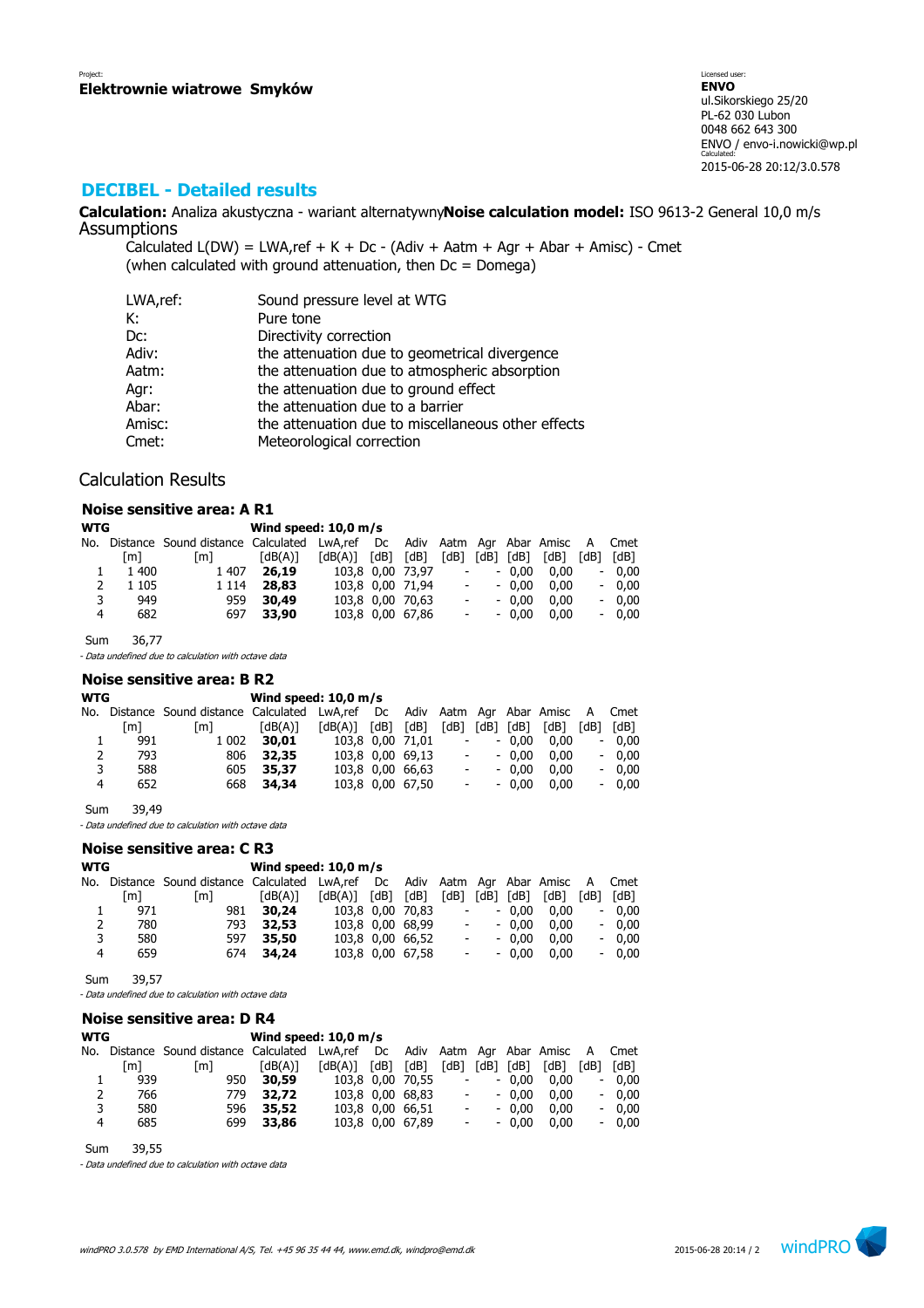# **DECIBEL - Detailed results**

**Calculation:** Analiza akustyczna - wariant alternatywny**Noise calculation model:** ISO 9613-2 General 10,0 m/s **Noise sensitive area: E R5**

| <b>WTG</b> |     |                                                                           | Wind speed: $10.0$ m/s |         |      |                  |                          |      |         |      |                          |         |
|------------|-----|---------------------------------------------------------------------------|------------------------|---------|------|------------------|--------------------------|------|---------|------|--------------------------|---------|
| No.        |     | Distance Sound distance Calculated LwA, ref Dc Adiv Aatm Agr Abar Amisc A |                        |         |      |                  |                          |      |         |      |                          | Cmet    |
|            | [m] | [m]                                                                       | [dB(A)]                | [dB(A)] | [dB] | [dB]             | 'dB1                     | [dB] | [dB]    | [dB] | [dB]                     | [dB]    |
|            | 902 | 913                                                                       | 31,02                  |         |      | 103,8 0,00 70,21 | $\overline{\phantom{a}}$ |      | $-0.00$ | 0.00 | $\overline{\phantom{a}}$ | 0.00    |
| 2          | 747 | 761                                                                       | 32,98                  |         |      | 103,8 0,00 68,62 |                          |      | $-0.00$ | 0.00 |                          | $-0.00$ |
| 3          | 576 | 592                                                                       | 35,59                  |         |      | 103,8 0,00 66,45 | $\overline{\phantom{a}}$ |      | $-0.00$ | 0.00 |                          | $-0.00$ |
| 4          | 706 | 719                                                                       | 33,56                  |         |      | 103,8 0,00 68,14 | $\overline{\phantom{a}}$ |      | $-0.00$ | 0.00 | $\overline{\phantom{0}}$ | 0.00    |

Sum 39,61

- Data undefined due to calculation with octave data

### **Noise sensitive area: F R6**

| <b>WTG</b> |     |                                             | Wind speed: $10,0$ m/s |         |      |                  |                          |      |         |                       |                          |         |
|------------|-----|---------------------------------------------|------------------------|---------|------|------------------|--------------------------|------|---------|-----------------------|--------------------------|---------|
| No.        |     | Distance Sound distance Calculated LwA, ref |                        |         | Dc   | Adiv             |                          |      |         | Aatm Agr Abar Amisc A |                          | Cmet    |
|            | [m] | [m]                                         | [dB(A)]                | [dB(A)] | [dB] | [dB]             | [dB]                     | 「dB1 | [dB]    | [dB]                  | [dB]                     | [dB]    |
|            | 869 | 880                                         | 31,42                  |         |      | 103,8 0,00 69,89 | $\overline{\phantom{0}}$ |      | $-0.00$ | 0.00                  | $\overline{\phantom{0}}$ | 0.00    |
| 2          | 734 | 747                                         | 33,16                  |         |      | 103,8 0,00 68,47 | $\overline{\phantom{a}}$ |      | $-0.00$ | 0.00                  |                          | $-0.00$ |
| 3          | 580 | 596                                         | 35,53                  |         |      | 103,8 0,00 66,50 | $\overline{\phantom{0}}$ |      | $-0.00$ | 0.00                  |                          | $-0.00$ |
| 4          | 733 | 746                                         | 33,19                  |         |      | 103,8 0,00 68,45 | $\overline{\phantom{0}}$ |      | $-0.00$ | 0.00                  |                          | $-0.00$ |

Sum 39,60

- Data undefined due to calculation with octave data

### **Noise sensitive area: G R7**

### **WTG Wind speed: 10,0 m/s**

|   |     | No. Distance Sound-distance Calculated LwA.ref Dc Adiv Aatm Agr Abar Amisc A Cmet |           |                   |                  |                         |            |                                    |         |
|---|-----|-----------------------------------------------------------------------------------|-----------|-------------------|------------------|-------------------------|------------|------------------------------------|---------|
|   | [m] | [m]                                                                               | [dB(A)]   | [dB(A)] [dB] [dB] |                  |                         |            | $[dB]$ $[dB]$ $[dB]$ $[dB]$ $[dB]$ | [dB]    |
|   | 857 | 868                                                                               | 31,57     | 103.8 0.00 69.77  |                  | $\omega_{\rm{max}}$     | $-0.00$    | 0.00                               | $-0.00$ |
| 2 | 734 |                                                                                   | 747 33.17 |                   | 103,8 0,00 68,47 |                         | $- - 0.00$ | 0.00                               | $-0.00$ |
| 3 | 589 |                                                                                   | 605 35,37 |                   | 103,8 0,00 66,64 | $\sim 100$ km s $^{-1}$ | $-0.00$    | 0.00                               | $-0.00$ |
| 4 | 753 |                                                                                   | 765 32,91 |                   | 103,8 0,00 68,68 | <b>All Contracts</b>    | $-0.00$    | 0.00                               | $-0.00$ |

Sum 39,50

- Data undefined due to calculation with octave data

### **Noise sensitive area: H R8**

| <b>WTG</b> |     |                                    |         |            |      |                  |                          |               |         |                            |                          |         |
|------------|-----|------------------------------------|---------|------------|------|------------------|--------------------------|---------------|---------|----------------------------|--------------------------|---------|
| No.        |     | Distance Sound distance Calculated |         | LwA,ref Dc |      |                  |                          |               |         | Adiv Aatm Agr Abar Amisc A |                          | Cmet    |
|            | [m] | [m]                                | [dB(A)] | [dB(A)]    | [dB] | [dB]             | [dB]                     | $[dB]$ $[dB]$ |         | [dB]                       | [dB]                     | [dB]    |
|            | 835 | 847                                | 31,83   |            |      | 103,8 0,00 69,55 | $\overline{\phantom{a}}$ |               | $-0.00$ | 0.00                       | $\overline{\phantom{0}}$ | 0.00    |
| 2          | 722 | 735                                | 33,34   |            |      | 103.8 0.00 68.33 | $\overline{\phantom{a}}$ |               | $-0.00$ | 0.00                       |                          | $-0.00$ |
| 3          | 586 | 602                                | 35,42   |            |      | 103,8 0,00 66,59 | $\overline{\phantom{a}}$ |               | $-0.00$ | 0.00                       |                          | $-0.00$ |
| 4          | 759 | 771                                | 32,83   |            |      | 103,8 0,00 68,75 | $\overline{\phantom{a}}$ |               | $-0.00$ | 0.00                       | $\overline{\phantom{a}}$ | 0.00    |
|            |     |                                    |         |            |      |                  |                          |               |         |                            |                          |         |

Sum 39,58

- Data undefined due to calculation with octave data

#### **Noise sensitive area: I R9**

| <b>WTG</b> |     |                                                                               |           |                       |                  |        |            |         |      |      |         |
|------------|-----|-------------------------------------------------------------------------------|-----------|-----------------------|------------------|--------|------------|---------|------|------|---------|
| No.        |     | Distance Sound distance Calculated LwA,ref Dc Adiv Aatm Agr Abar Amisc A Cmet |           |                       |                  |        |            |         |      |      |         |
|            | [m] | [m]                                                                           | [dB(A)]   | $\lceil dB(A) \rceil$ | [dB] [dB]        | [dB]   | [dB]       | [dB]    | [dB] | [dB] | [dB]    |
|            | 805 |                                                                               | 816 32.23 |                       | 103,8 0,00 69,23 | $\sim$ |            | $-0.00$ | 0.00 |      | $-0.00$ |
| 2          | 718 | 732                                                                           | 33,38     |                       | 103.8 0.00 68.29 |        | $\sim 100$ | $-0.00$ | 0.00 |      | $-0.00$ |
| 3          | 606 |                                                                               | 621 35.10 |                       | 103,8 0,00 66,86 |        | $\sim 100$ | $-0.00$ | 0.00 |      | $-0.00$ |
| 4          | 799 |                                                                               | 811 32.30 |                       | 103,8 0,00 69,18 |        | $\sim 100$ | $-0.00$ | 0.00 |      | $-0.00$ |
|            |     |                                                                               |           |                       |                  |        |            |         |      |      |         |

Sum 39,44

- Data undefined due to calculation with octave data

#### **Noise sensitive area: J MN/RM**

### **WTG Wind speed: 10,0 m/s**

|   |         | No. Distance Sound-distance Calculated LwA,ref Dc Adiv Aatm Agr Abar Amisc A Cmet |              |                                                             |                  |                     |         |                                           |         |
|---|---------|-----------------------------------------------------------------------------------|--------------|-------------------------------------------------------------|------------------|---------------------|---------|-------------------------------------------|---------|
|   | [m]     | [m]                                                                               | [dB(A)]      | $\lceil dB(A) \rceil$ $\lceil dB \rceil$ $\lceil dB \rceil$ |                  |                     |         | $[dB]$ $[dB]$ $[dB]$ $[dB]$ $[dB]$ $[dB]$ |         |
| 1 | 1 0 2 2 | 1 0 2 8                                                                           | 29,72        | 103,8 0,00 71,24 - - 0,00 0,00                              |                  |                     |         |                                           | $-0.00$ |
| 2 | 969     |                                                                                   | 976 30,29    | 103.8 0.00 70.79                                            |                  | $\omega_{\rm{max}}$ | $-0.00$ | 0.00                                      | $-0.00$ |
| 3 | 1 107   |                                                                                   | 1 1 13 28.85 |                                                             | 103,8 0,00 71,93 | $\sim 100$          | $-0.00$ | 0.00                                      | $-0.00$ |
| 4 | 1 0 6 2 |                                                                                   | 1 068 29,30  |                                                             | 103,8 0,00 71,57 | $\sim 100$          |         | $-0.00$ 0.00                              | $-0.00$ |

Sum 35,59

- Data undefined due to calculation with octave data

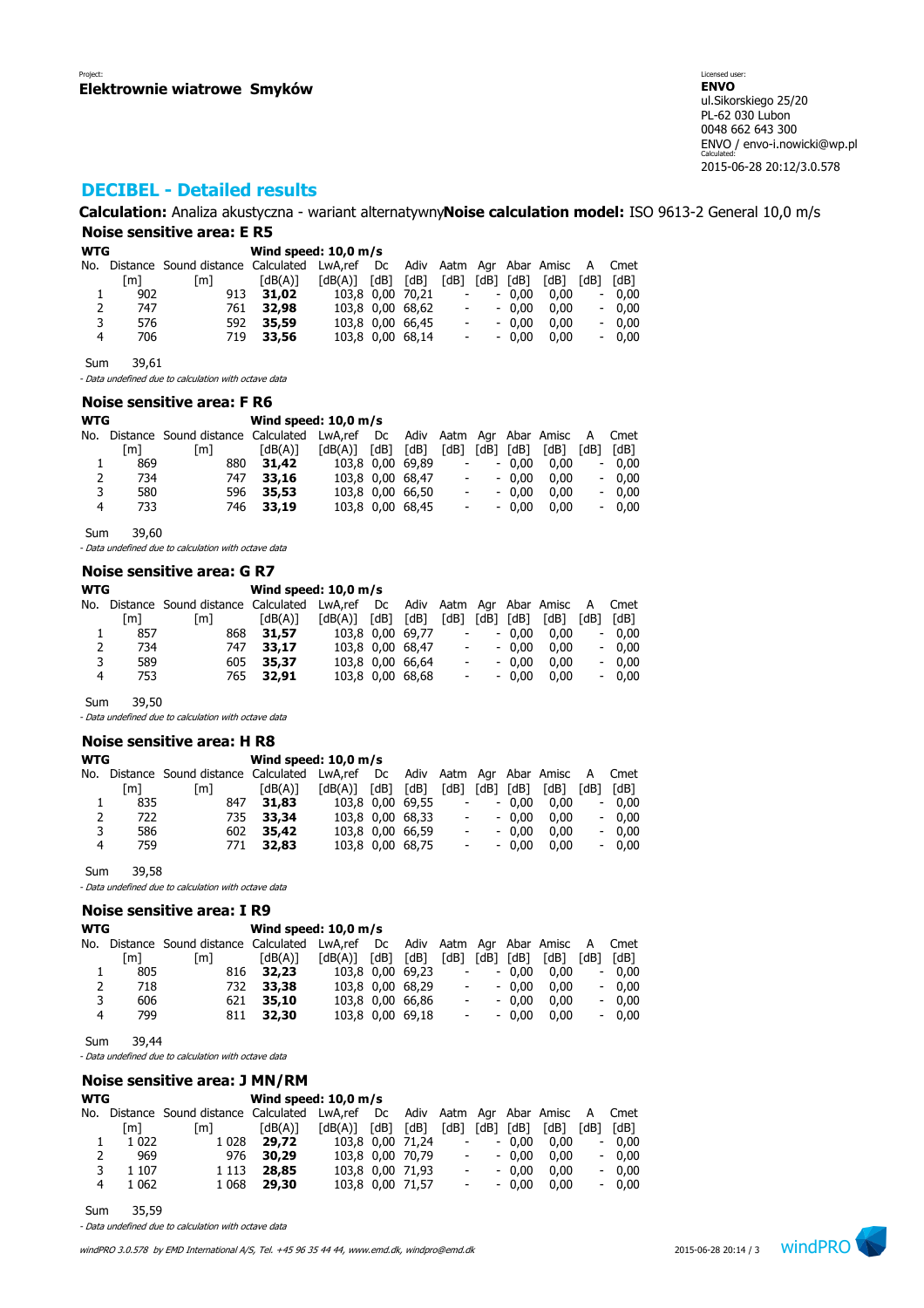# **DECIBEL - Detailed results**

**Calculation:** Analiza akustyczna - wariant alternatywny**Noise calculation model:** ISO 9613-2 General 10,0 m/s **Noise sensitive area: K MN/RM**

| <b>WTG</b> |         |                                                                              |                       |                         |  |                  |                          |           |         |      |      |         |  |
|------------|---------|------------------------------------------------------------------------------|-----------------------|-------------------------|--|------------------|--------------------------|-----------|---------|------|------|---------|--|
|            |         | No. Distance Sound distance Calculated LwA,ref Dc Adiv Aatm Agr Abar Amisc A |                       |                         |  |                  |                          |           |         |      |      | Cmet    |  |
|            | [m]     | [m]                                                                          | $\lceil dB(A) \rceil$ | $[dB(A)]$ $[dB]$ $[dB]$ |  |                  | [dB]                     | [dB] [dB] |         | [dB] | [dB] | [dB]    |  |
|            | 1 1 1 9 | 1 1 2 6                                                                      | 28,71                 |                         |  | 103,8 0,00 72,03 | $\overline{\phantom{a}}$ |           | $-0.00$ | 0.00 | -    | 0.00    |  |
| 2          | 870     | 879                                                                          | 31,42                 |                         |  | 103,8 0,00 69,88 | $\overline{\phantom{a}}$ |           | $-0.00$ | 0.00 |      | $-0.00$ |  |
| 3          | 823     | 833                                                                          | 32,00                 |                         |  | 103,8 0,00 69,42 | $\overline{\phantom{a}}$ |           | $-0.00$ | 0.00 |      | $-0,00$ |  |
| 4          | 604     | 618                                                                          | 35,16                 |                         |  | 103,8 0,00 66,81 | $\overline{\phantom{a}}$ |           | $-0.00$ | 0.00 |      | $-0.00$ |  |
|            |         |                                                                              |                       |                         |  |                  |                          |           |         |      |      |         |  |

Sum 38,45

- Data undefined due to calculation with octave data

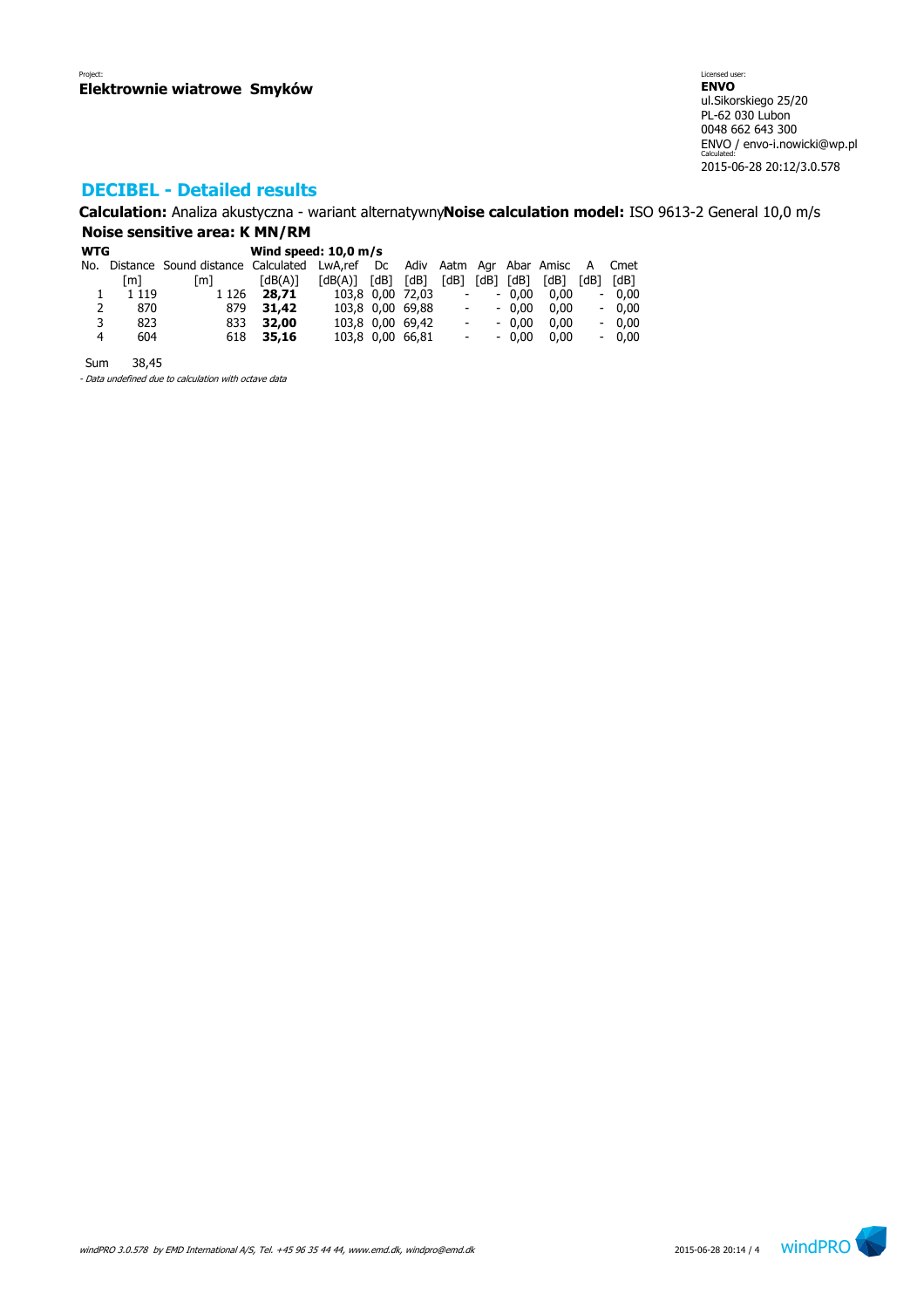## **DECIBEL - Assumptions for noise calculation**

**Noise calculation model:** ISO 9613-2 General **Wind speed:** 10,0 m/s **Ground attenuation:** General, fixed, Ground factor: 0,8 **Meteorological coefficient, C0:** 0,0 dB **Type of demand in calculation:** 1: WTG noise is compared to demand (DK, DE, SE, NL etc.) **Noise values in calculation:** All noise values are mean values (Lwa) (Normal) **Pure tones:** Pure and Impulse tone penalty are added to WTG source noise **Height above ground level, when no value in NSA object:** 4,0 m Allow override of model height with height from NSA object **Deviation from "official" noise demands. Negative is more restrictive, positive is less restrictive.:** 0,0 dB(A) **Octave data required** Air absorption 63 125 250 500 1 000 2 000 4 000 8 000 [db/km] [db/km] [db/km] [db/km] [db/km] [db/km] [db/km] [db/km] 0,1 0,4 1,0 1,9 3,7 9,7 32,8 117,0 **WTG:** REpower 3.0M122 3000 122.0 !O! **Noise:** Level 0 - Guaranteed - - 07-2013 Source Source/Date Creator Edited Manufacturer 2013-07-10 USER 2013-12-23 10:16 Based on document SD-3.5-WT.PC-00-A-C-EN. **Octave data** Status Hub height Wind speed LwA,ref Pure tones<br>
[m] [m/s] [dB(A)]<br>
erpolated 143,0 10,0 103,8 No [m] [m/s] [dB(A)] [dB] [dB] [dB] [dB] [dB] [dB] [dB] [dB] Interpolated 143,0 10,0 103,8 No Generic data 85,4 92,4 95,8 98,4 98,2 95,3 90,5 81,0 **NSA:** R1-A **Predefined calculation standard:** 

**Calculation:** Analiza akustyczna - wariant alternatywny**Noise calculation model:** ISO 9613-2 General 10,0 m/s

**Imission height(a.g.l.):** Use standard value from calculation model

**Noise demand:** 45,0 dB(A) **No distance demand**

**NSA:** R2-B **Predefined calculation standard: Imission height(a.g.l.):** Use standard value from calculation model

**Noise demand:** 40,0 dB(A) **No distance demand**

**NSA:** R3-C **Predefined calculation standard: Imission height(a.g.l.):** Use standard value from calculation model

**Noise demand:** 40,0 dB(A) **No distance demand**

**NSA:** R4-D **Predefined calculation standard: Imission height(a.g.l.):** Use standard value from calculation model

**Noise demand:** 40,0 dB(A) **No distance demand**